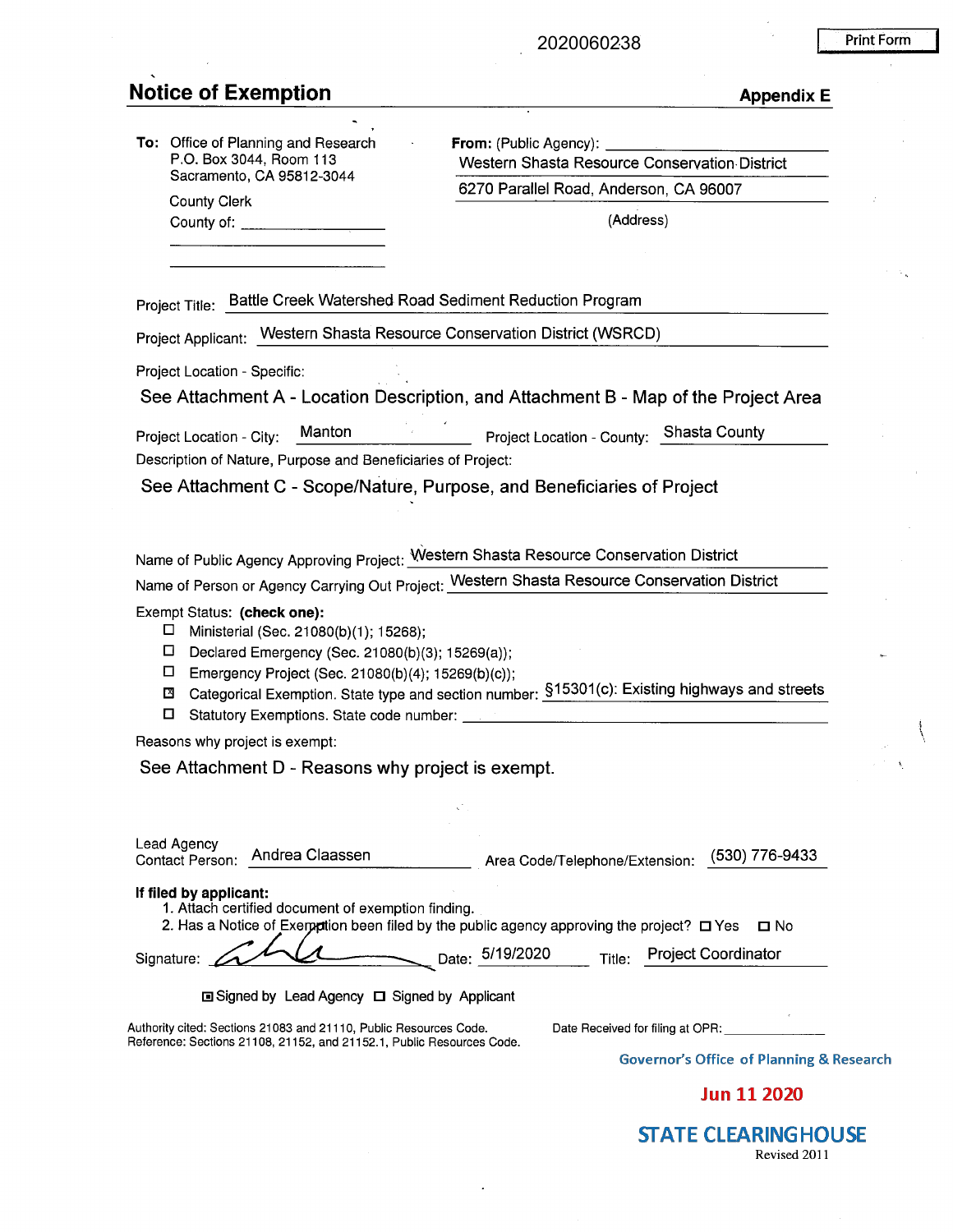# **Attachment A – Location Description**

### **General Description of the Project Area**

The *Battle Creek Watershed Road Sediment Reduction Program* includes project work to be completed at up to 10 sites distributed along and adjacent to selected sections of Countymaintained public roads and intersecting private road segments located within the North Fork Battle Creek sub-watershed in southeastern Shasta County (See Attachment B – Map of the Project Area). Historically, general habitat types within the project area included grassland, chaparral, oak woodland, and low elevation mixed coniferous forests. However, most of the project area was burned in the 2012 Ponderosa Fire and was subsequently salvage logged and replanted between 2013 and 2015 with coniferous tree species.

### Project Location Description

The project western boundary is approximately 2.0 miles east of Manton, California. The project eastern boundary is approximately 2.0 miles west of Viola, California. The project northern boundary is California State Highway 44. The project southern boundary is the Shasta County – Tehama County line.

USGS 7.5 Minute Quadrangles Manton

Shasta County General Plan Designations: Timber Rural Residential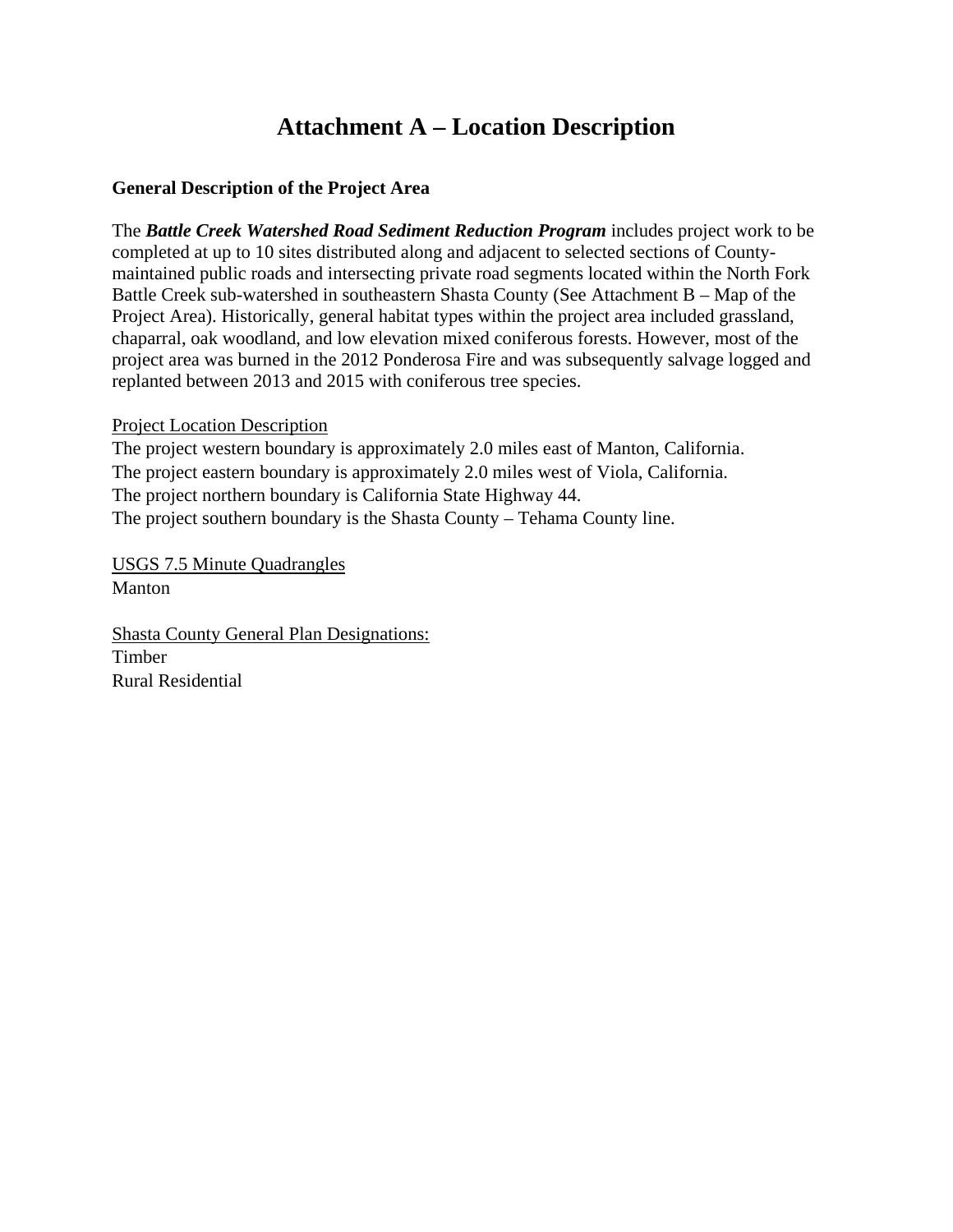# **Attachment B - Map of the Project Area**



Sediment Reduction Program, Shasta County, California.

P:\GIS\10291 North Fork Battle Creek Road Assessment 2018\10291 Construction Location Map 1 May 2020.mxd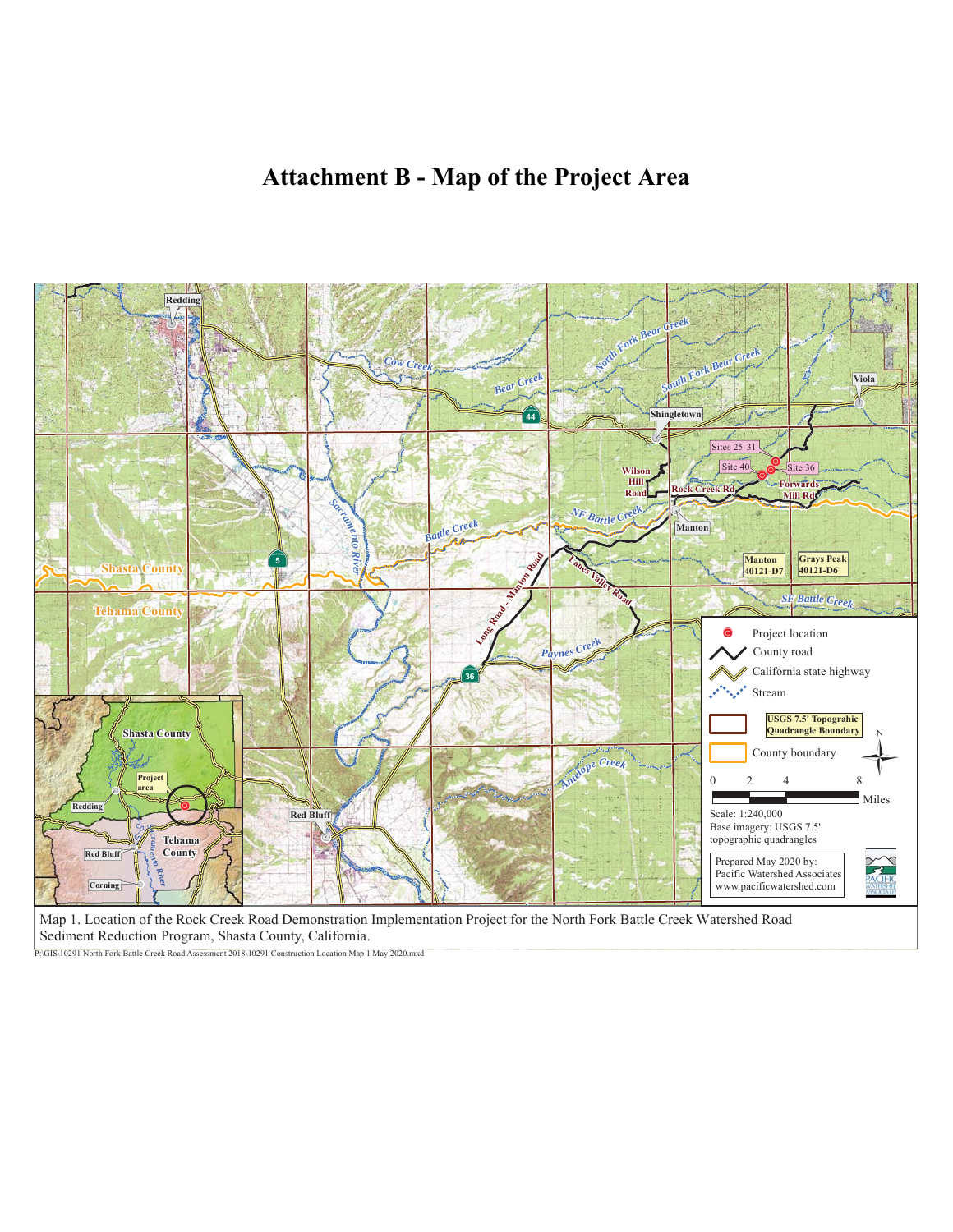# **Attachment C – Nature, Purpose, and Beneficiaries of the Project**

### **Purpose of Proposed Work**

The overall goal of this project is to reduce road related erosion and sediment delivery to streams within the project area, thus improving water quality and protecting habitat for anadromous fish populations. This goal will be achieved by upraging road segments within the project area.

#### **Project Beneficiaries**

Storm proofing of roads within the project area is anticipated to provide immediate benefits to the streams and aquatic habitats found within the watersheds of southeastern Shasta County which currently receive catastrophic and chronic road related sediment generated within and along the road prism. It is anticipated that road treatments will measurably diminish the impact of erosion and movement of fine sediment on the biological productivity of those streams that pass through the project area. These streams will also be protected from catastrophic road failure and sediment inputs during flood events. The proposed road treatments will allow future storm runoff to cleanse streams of accumulated coarse and fine sediment under improved habitat conditions rather than allowing continued sediment delivery from managed areas to impair watercourses.

Current conditions of roads within the project area have modified natural runoff regimes and stream networks, as well as accelerated road related erosion rates and hillslope processes within a large portion of southeastern Shasta County. The 2012 Ponderosa Fire, past construction practices, salvage logging, fuel break construction, ineffective or poor road drainage, and deferred or locally ineffective maintenance activities have led to altered hillslope drainage patterns, increased runoff, debris flows and accelerated hillslope and road erosion. These factors have also resulted in correlative off-site impacts including downstream channel instability, bank erosion, water quality impacts, and degraded aquatic habitat within important anadromous fish streams within southeastern Shasta County.

During this program of work, up to 10 sites along Rock Creek Road and intersecting private roads will be treated that are currently eroding and delivering fine sediment and road runoff to tributaries of the North Fork Battle Creek and other significant anadromous fish streams in southeastern Shasta County. The prescribed treatments will prevent sediment delivery from individual erosion features along with fine sediment delivery from chronic erosion of road surfaces, cut banks and ditches within the project area. Those sites judged as having a high priority for implementation efforts include stream crossings, embankments, and road surfaces that contribute to large amounts of episodic and/or chronic sediment being delivered to streams within the project area.

The expected benefit of employing the described road treatments include a significant reduction of both chronic and episodic sediment erosion and sediment delivery to streams, as well as managing the current sediment regime (e.g. accelerated post fire runoff, soil loss, erosion, and debris flows). When implemented and employed in combination with protective land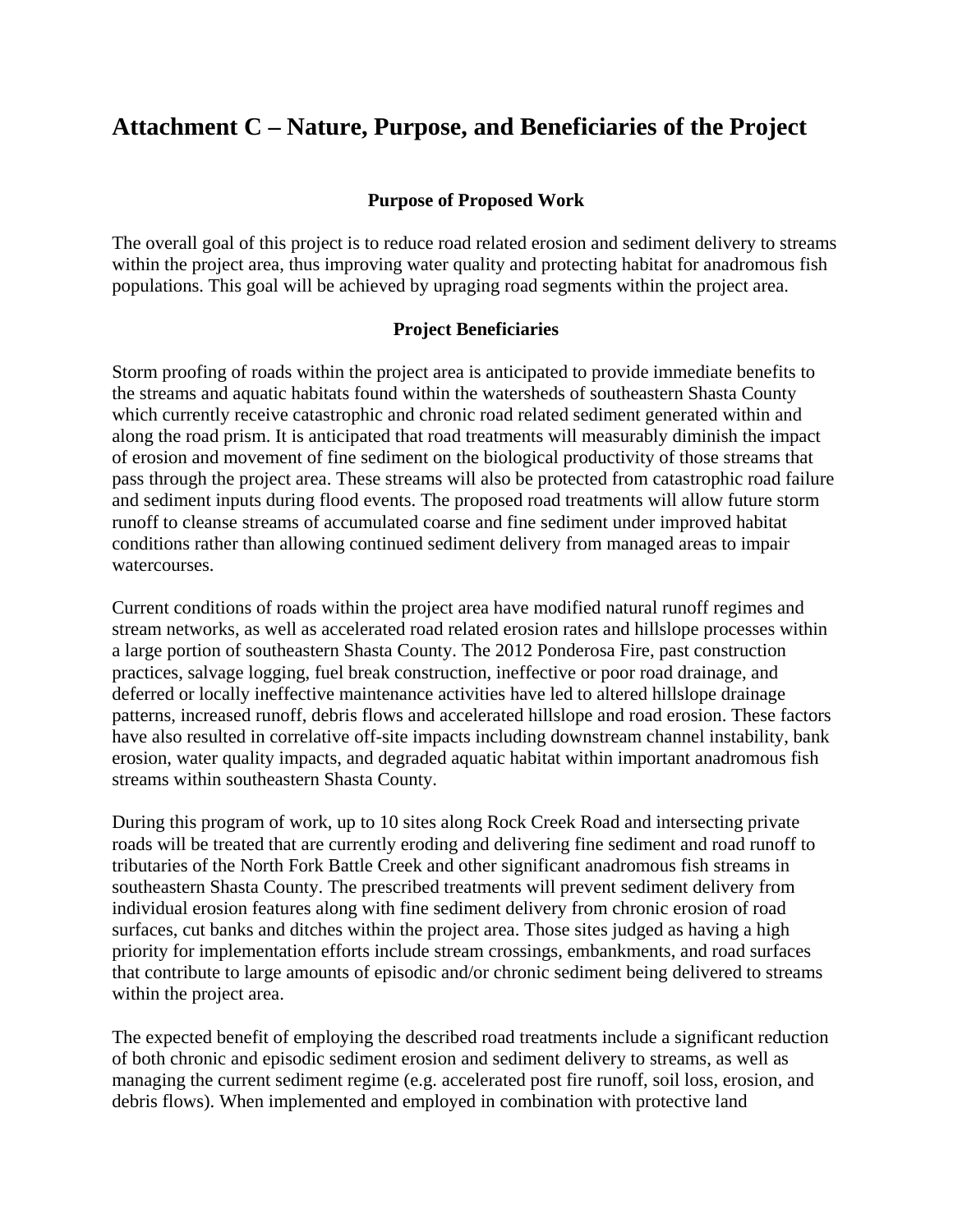management and post-fire land improvements, the treatment prescriptions outlined in this document are expected to significantly reduce long term road maintenance costs, and provide for long-term protection and improvement of water quality and anadromous fish habitat in southeastern Shasta County, including in the North Fork and mainstem Battle Creek.

### **Detailed Scope of Work**

Proposed treatment for roads within the project area (including spur roads) can be organized into two categories: site-specific treatments (e.g., culverts at stream crossings) and road surface treatments. These treatment types are described in detail, below.

### Site-Specific Treatments

Stream crossing upgrade treatments will be implemented to reduce the risk of catastrophic failure and sediment delivery resulting from gullying, headcut migration, stream diversion and stream crossing failure (washout). Stream crossings will be designed to minimize impacts to water quality and to handle peak runoff and flood waters. New stream crossing upgrades will be designed in a manner that adheres to current standards of State and federal regulatory entities and will make future failures less likely to occur. Treatments will also reduce the vulnerability of stream crossings to failure (overtopping and washout) and eliminate the risk of stream diversion.

Recommended treatments for road upgrading include replacing (upsizing) undersized culvert stream crossings and installing culverts at un-culverted (filled) stream crossings. In such locations, proposed treatment recommendations will have appropriate design geometry for installing new culverts or replacing current culverts with replacement culverts. All new stream crossing culvert installations will be properly sized for the 100-year recurrence interval design streamflow discharge. Stream crossings that are designed to meet minimum standards and basic design criteria will significantly reduce the risk of catastrophic failure and sediment delivery.

Stream crossings that display a diversion potential occur wherever a road climbs through the crossing site and where the road approach slopes away from the stream crossing. If the culvert plugs, backed up flood waters will be diverted out of the channel, down the road alignment and eventually onto adjacent, unprotected hillslopes. A major dip in the roadbed is critical, in the case of a plugged culvert, to direct flow over the low point (dip) in the fill and back into the natural channel.

All stream crossings in this program will be on Class II and Class III watercourses; none will be on Class I watercourses. All road treatment recommendations will follow guidelines described in the *Handbook for Forest, Ranch and Rural Roads*, Part *X* of the CDFG Salmonid Stream Habitat Restoration Manual, and California Forest Practice Rules (CAL FIRE, 2017).

Compaction of the fillslope face and slope gradient is one of the key factors that influence the stability of fillslopes. On fillslope angles steeper than 50% (2:1), riprap will be used as a stabilization measure as well as a non-erodible erosion control "mulch" on fillslopes that lack vegetation. Used as mulch, riprap prevents raindrop erosion, rilling and gullying caused by direct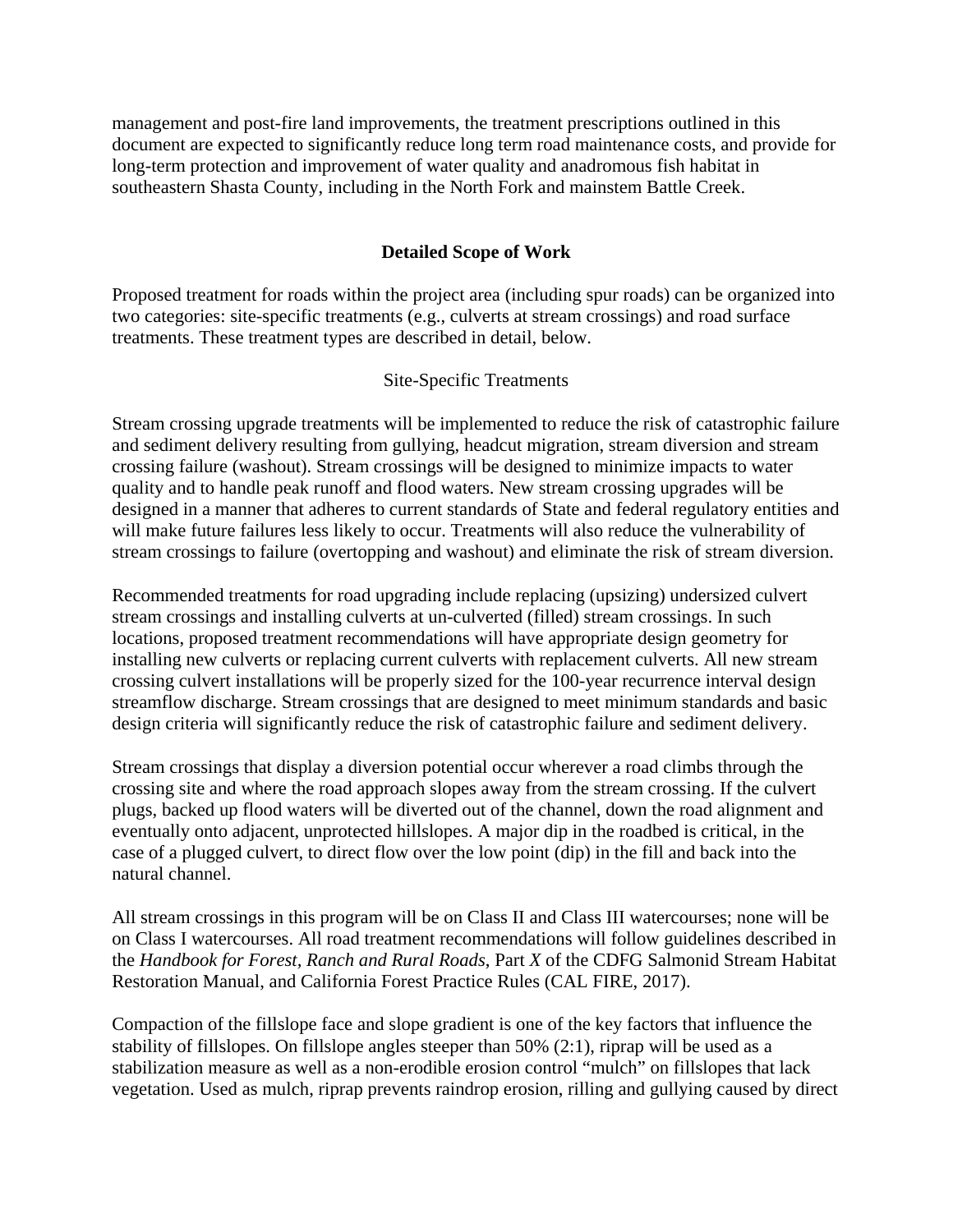rainfall or concentrated road surface runoff. Fillslope riprap armor that is sized according to expected stream velocities and slope gradients, would consist of a well graded mixture of hard, large to smaller rock sizes to minimize void space and create a dense layer of interlocking angular rock fragments.

### Road Surface Treatments

Among the objectives of this project is to achieve normalized hillslope drainage and as feasible, to hydrologically disconnect roads from the major anadromous streams and their tributaries that flow through the project area. For the purposes of this project, a "hydrologically connected" road or road segment is defined as any road segment that has a continuous surface flow path to a natural stream channel during a runoff event. Wherever a hydrologic connection exists, road surface runoff and fine sediment is delivered to streams during precipitation events sufficient to produce surface runoff and cause erosion of bare soil areas. Concentrated runoff on compacted road surfaces and ditches results in erosion and road-related sediment transport to nearby streams. The most common road-related bare surface areas include unpaved road surfaces as well as bare (unvegetated) fillslopes, cutbanks, ditches, gullies, turnouts and landslide surfaces. The road surface drainage treatments proposed for upgraded roads are designed to control, direct and disperse road surface runoff and ditch flow onto adjacent hillslopes by reshaping the roadbed and constructing relatively frequent road surface drainage structures (e.g., rolling dips).

Road surface upgrading treatments are designed to redirect and disperse surface runoff off the road bed as frequently as feasible. Road upgrading recommendations include outsloping, insloping, berm removal, and installing rolling dips and ditch relief culverts to more frequently discharge runoff along road segments within the project area. For each recommended road surface drainage treatment where ground disturbance will occur, road rock will be used to stabilize the road surface. Such rocking will curtail road surface erosion by fortifying the road surface and reducing the rate of vehicle abrasion, down wearing, surface erosion, and resultant fine sediment production and delivery. In addition, road drainage will be dispersed by constructing frequent cross road drains to convey upslope runoff quickly across the road and to more frequently discharge runoff along road segments within the project area.

The basic principles of road surface drainage design entail dispersing runoff as frequently as possible, thus protecting the integrity of the road and minimizing erosion and sediment pollution. The primary recommended road surface drainage treatments for upgrading roads within the project area include:

- 1) Outsloping of roads by removing the inboard ditch.
- 2) Crowning roads by directing surface runoff to the outer edges of the road.
- 3) Installing rolling dips.
- 4) Removing outside road berms.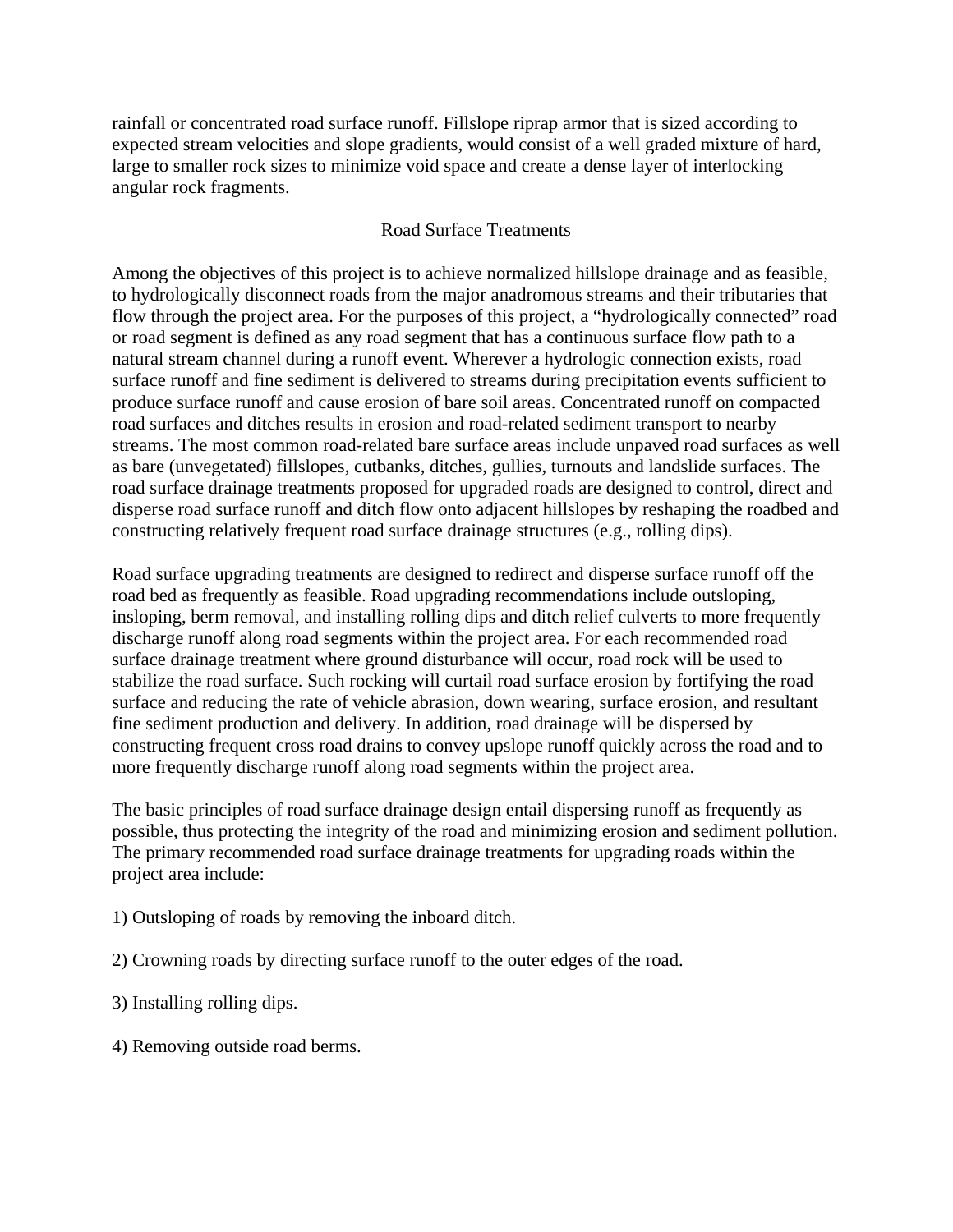Outsloped roads with rolling dips and no ditch or berms along the outside edge of the road are considered the best, most preferred road shape and drainage configuration for the majority of road upgrading circumstances along project area roads. In addition, it is anticipated that each segment of outsloped road will have the outside berm removed and will be resurfaced with road rock. An outsloped road cross section is more likely to capture and disperse road surface runoff. Outsloping high priority road segments within the project area will minimize flow volumes and the magnitude of runoff in the inside ditch, as well as reduce the potential for erosion, hydrologic connectivity and sediment delivery from the upgraded road surface. An outsloped road ensures that turbid road runoff and fine sediment eroded from the roadbed will be quickly drained to the outside edge of the road where it can be discharged onto vegetation and into undisturbed slopes rather than migrating into stream channels. Outsloping however is not always sufficient enough to move surface runoff out of wheel ruts and off the road surface rapidly.

In addition to outsloping and berm removal, rolling dips are often necessary to disperse surface runoff from outsloped roads. Rolling dips are smooth, angled depressions constructed in the road bed that drain surface runoff to the outside of the road dispersing it onto native hillslopes and are critical to maintaining a well-drained, outsloped road. These features will be constructed into the road subgrade with an outsloped dip axis and long, shallow approach on their up-road side with a more abrupt rise, or reverse grade, on their down-road side. Spacing design will be dependent upon the road grade, length of uncontrolled runoff, the erodibility of the road surface (e.g., rocked or native) and the proximity of the nearest stream channel. Primary road surface treatments developed in order to upgrade selected portions of roads within the project area will include as appropriate:

- Installation of ditch relief culverts and ditch relief culvert downspouts.
- Insloping of roads.
- Cutting and cleaning existing inboard ditches.
- Applying road rock on existing rocked roads.
- Repaving existing paved roads.